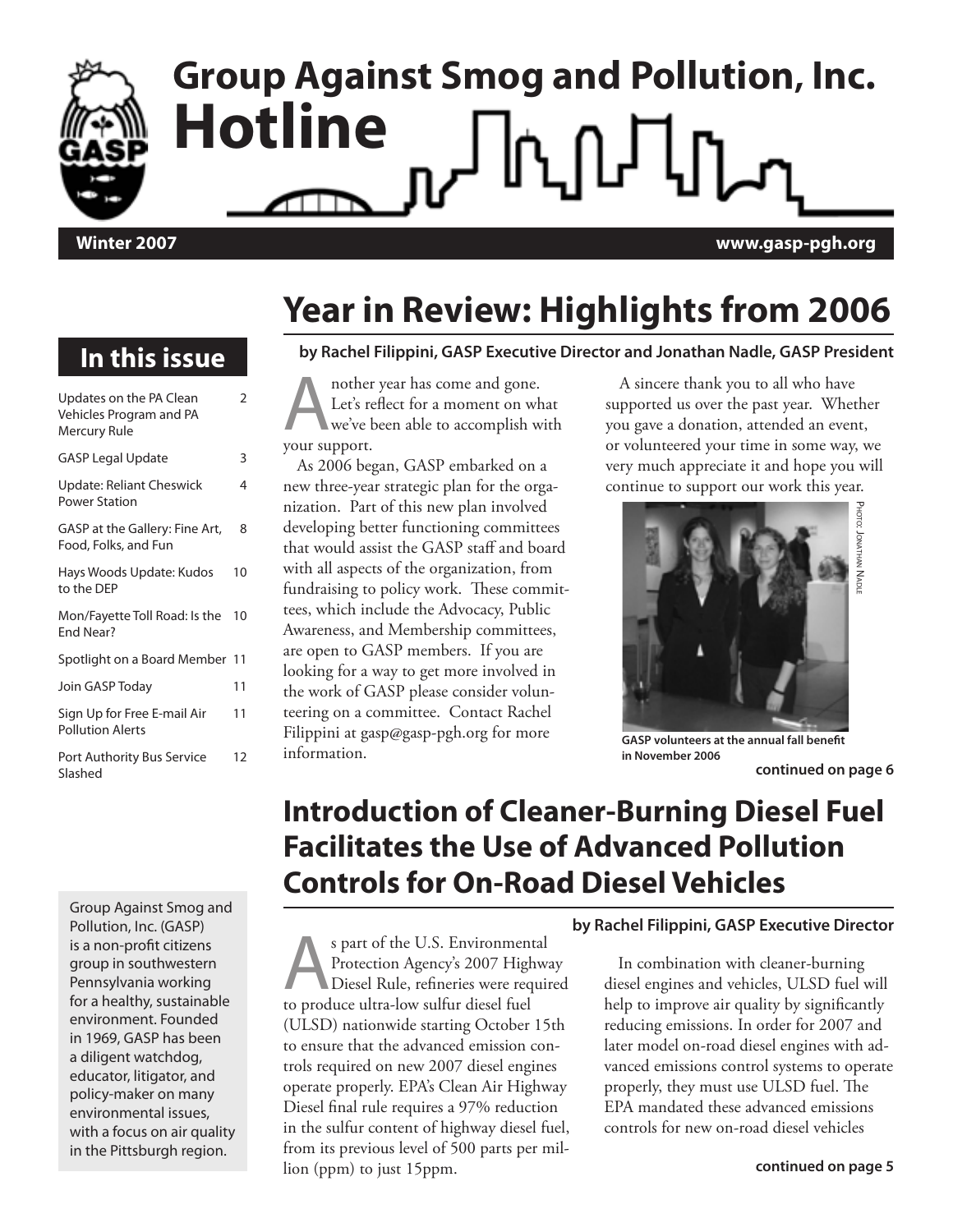The **Hotline** is the quarterly newsletter of the Group Against Smog and Pollution, Inc.

#### GASP

Wightman School Community Building 5604 Solway Street, Room 204 Pittsburgh, PA 15217

phone 412.325.7382 fax 412.325.7390

www.gasp-pgh.org gasp@gasp-pgh.org



#### **GASP Mission Statement**

GASP will act to obtain for the residents of southwestern Pennsylvania clean air, water, and land in order to create the healthy, sustainable environment and quality of life to which we are entitled.

#### **Methods of Achieving Mission**

GASP is a citizens group based in Southwestern PA which focuses on Allegheny County environmental issues. When pertinent to these concerns, we participate in state and national environmental decisions.

We believe in the public's right to receive accurate and thorough information on these issues and to actively participate in the decision making process.

**by Rachel Filippini, GASP Executive Director**<br>session in November without voting on measures that would have blocked the Pennsylvania Clean Vehicles are and light-duty trucks beginning with the 2009 model<br>Program and the he Pennsylvania Legislature concluded its "lame duck" session in November without voting on measures that would have blocked the Pennsylvania Clean Vehicles Program and the Rendell administration's mercury reduction plan.

> To achieve our environmental goals on behalf of our membership, GASP will advocate, educate, serve as an environmental watchdog, mobilize action, and litigate when necessary.

We will work both independently and in cooperation with like-minded individuals and groups as determined by the Board of Directors.

We will uphold GASP's reputation for scientific integrity, honesty, and responsible involvement.

Printed on 100% post-consumer recycled, processed chlorine-free paper at Forward Lithography, 4065 Irvine St., Pittsburgh, PA.

ala

## **Updates on the PA Clean Vehicles Program and PA Mercury Rule**

The state's mercury plan would cut mercury emissions faster and more substantially than the federal plan, achieving at least a 90% mercury reduction by 2015. Mercury is a neurotoxin. The most common way people are exposed to any form of mercury is by eating fish containing methylmercury. Because mercury can cross the blood-brain barrier, and because it can affect brain development, its effects are of special concern to pregnant or lactating women and young children. Pennsylvania is the second highest mercury emitter from electric generating units.  $\delta$ 

A public comment period and three public hearings drew a record number of responses. Nearly 11,000 Pennsylvanians commented on the PA mercury rule and, of those, fewer than three dozen were opposed. Approximately 4,800 Pennsylvanians commented in support of the PA Clean Vehicles Program. Thank you to all GASPers who commented, helping to propel these important programs forward.

plant in Greene County. **Cambria County** The Cambria County facility was proposed by Cambria Coke Company (CCC), a subsidiary of Sun Coke Inc., and was designed as the state's first "recovery" coke facility. A heat recovery coke facility reroutes excess heat from the coking process for the purpose of generating electricity. Overall, the Cambria facility's 240 heat recovery coke ovens were designed to annually produce 1.7 million tons of metallurgic coke while generating up to 165-megawatts of electricity. By emitting thousands of tons of pollutants into the atmosphere each year, the Cambria facility would have been a major source of sulfur dioxide, nitrogen oxides, and particulate matter. The facility would have been located in an area failing to meet federal health-based standards for ozone and fine particulate matter. The Pennsylvania Department of Environmental Protection (DEP) intentionally expedited the review process to avoid the requirements of the new fine particulate standard, did not follow the proper public participation procedures, and failed to require the state-ofthe-art pollution control devices necessary to adequately protect human health and the environmental. For these reasons and with the aim of ensuring that the public health and welfare was properly protected, GASP, teaming with PennFuture, appealed the DEP's issuance of a construction permit to CCC. After months of pre-trial legal wrangling, the appeal was dismissed because the permit expired by operation of law 18-months following its issuance. We can only speculate why the company failed to vigorously defend its permit, thereby allowing it to lapse. Some have theorized that a steep decline in the international price for coke drove the company's ebbing enthusiasm for the project. So, GASP can claim a de facto victory! With the project abandoned, at least for the time being, the emission of thousands of tons of hazardous pollution will be avoided. mentally beneficial), is proposed as a 525-megawatt garbage of bituminous ("gob", or the waste remaining after processpower plant; as such, and if actually constructed, the Greene Like any other coal-fired power plant of this size, the Greene matter, and nitrogen oxides. Those pollutants will not only contended that the DEP failed to properly follow its public Wellington Development - WVDT, LLC., the developer of month-long trial, the Pennsylvania Environmental Hearing Board ruled in favor of the DEP and Wellington by upholding the permit and dismissing our appeal. Obviously, we do not agree with the Board's conclusions and we are appealing As always, please feel free to contact Michael Parker, GASP's Policy & Outreach Coordinator and in-house counsel, with questions regarding our legal work. He can be reached at (412) 325-7382, or via e-mail at michael@gasp-pgh.org. **by Michael Parker, GASP Policy & Outreach Coordinator** ðħ

The PA Clean Vehicles Program was recently published in the Pennsylvania Bulletin after being approved by the state attorney general—the final regulatory hurdle. The federal Clean Air Act gives individual states the choice of adopting federal emission standards or the tougher rules used in California. A growing number of states, including Pennsylvania, have chosen to follow the more health protective California standards.

The PA Clean Vehicles Program will provide a 6 to 12% reduction of volatile organic compound emissions and a 9% reduction of nitrogen oxide emissions—greater reductions than the federal program would offer. In addition, the Clean Vehicles Program will result in a 5 to 11% greater reduction of six toxic air pollutants, including benzene, a known carcinogen. The California rules also include a

greenhouse gas provision which will apply to new passenger cars and light-duty trucks beginning with the 2009 model year. This provision, which automakers are challenging in federal court, will pertain to cars sold in the commonwealth.

The Rendell Administration Mercury Proposal has successfully passed several important committee hurdles; however, it has met strong opposition from the Pennsylvania Senate Environmental Resources and Energy Committee, chaired by Senator Mary Jo White. The Rendell Mercury Proposal is moving forward, but Senator White and Musto of the committee argue that the administration's mercury plan has not completed the regulatory review and approval process required by the Pennsylvania Regulatory Review Act. Stay tuned as GASP continues to follow any new developments.

he months since the last Hotline Legal Update have<br>seen the conclusion of two of GASP's recent major le-<br>gal efforts: our appeal of a proposed Cambria County<br>coke facility and our appeal of a proposed waste-coal power he months since the last Hotline Legal Update have seen the conclusion of two of GASP's recent major legal efforts: our appeal of a proposed Cambria County **Greene County** Unfortunately, we are not able to claim victory regarding the Greene County waste-coal power plant that we appealed, alongside the National Parks Conservation Association, GASP member Dennis Groce, and local resident Phil Coleman, starting in June 2005. That facility, dubbed the Greene Energy Resource Recovery Project (please note that it is "Greene", as in the county, not "green", as in environing bituminous coal) burning, circulating fluidized bed facility will be the largest of its type in the United States. facility will be a major source of sulfur dioxide, particulate harm the health of the surrounding communities, but will also create visibility issues and damage the ecosystems of pristine wilderness lands in West Virginia and Virginia. In our appeal we asserted that the DEP could better protect health and the environment by requiring better pollution control measures. Also, as with the Cambria facility, we participation procedures. Unlike in the Cambria case, the project, vigorously defended its permit at every step of the process. After over a year of grueling litigation and a the decision to the Pennsylvania Commonwealth Court. Links to the Environmental Hearing Board's order and other filings in each case can be found at http://www.gasp-pgh.org/action

## **GASP Legal Update**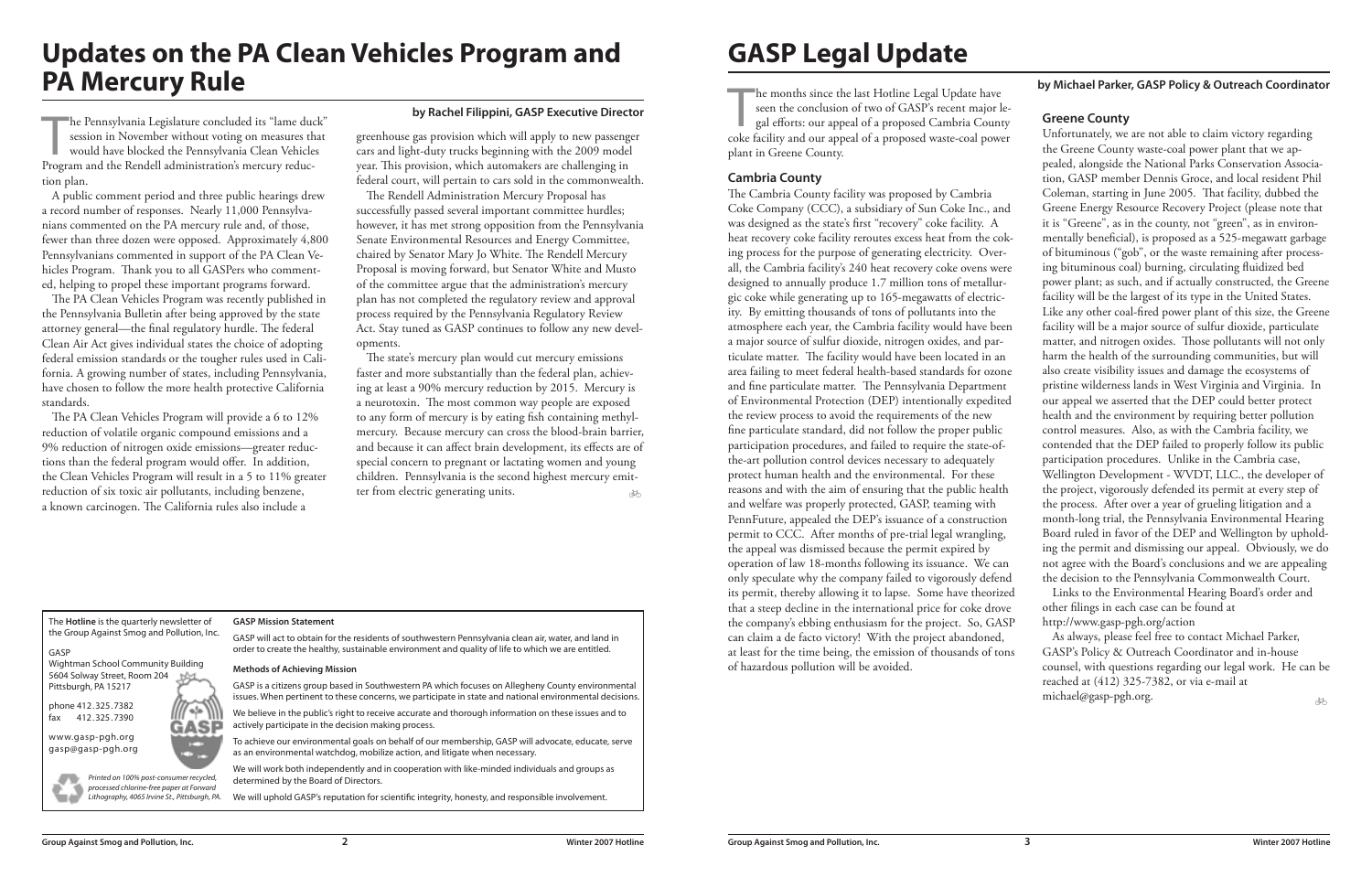Subsetted in the vicinity of the Cheswick Power Sta-<br>tion are almost as energized as the plant itself. They<br>have come together recently, tired and irate, to lou-<br>voice their complaints about the poise levels originating tion are almost as energized as the plant itself. They have come together recently, tired and irate, to loudly voice their complaints about the noise levels originating at the power station, particularly over this last summer. Some neighborhood members described the noise as similar to that of a plane overhead, although the sound levels have not violated the local noise ordinance. Springdale Borough restricts noise beyond many lot boundaries to below 85 decibels except for an allowable time of 3 hours in a 24-hour period. (A typical alarm clock is 80 decibels and a subway platform 100 decibels.)<sup>1</sup> Citizens complained that the noise levels vary sometimes, rising to unacceptable levels in certain areas.

After several resident meetings, on October 21st the newly formed Reliant Energy Citizens' Action Group planted themselves on Pittsburgh Street, across from the power plant, complete with signs protesting against the noise, pointing out pollution issues as well.

The demonstration resulted in a meeting with Reliant officials that day. At the meeting, Ed Feith, Environmental Director with Reliant Energy, discussed the problem; a variable speed fan installed in 2003 (part of a system to control nitrogen dioxide levels) had been stuck on its highest speed all summer. Mr. Feith explained that Reliant had contacted the German-based vendor Siemens A.G. previously to remediate the problem but there had been delays. A technician from Germany was expected immenently. A meeting was set for November 6 with the community to discuss the results of the Siemens work on the fan.

The November 6 meeting at the Springdale Borough Building was well attended, with residents forcefully questioning Reliant representatives for most of the evening. It was noted that the noise level had dropped since repairs were done but audience members remained skeptical. Reliant explained that the Seimens technician had made a new electronic control system in Germany and brought the parts here to install. Siemens has also now trained local workers at a New Kensington subsidiary to repair the fan if needed.

> 1. Claudia Kalb, "Hearing Problems Are Increasing From Noise Pollution", Newsweek , August 25, 1997. http://www.nonoise.org/news/1997/aug24. htm #Hearing%20Problems%20Are%20Increasing%20From%20Noise% 20Pollution ðó

Members of the Action Group had several other concerns including odors, toxics and soot in the neighborhood, as well as worries about the impact on the neighborhood of the upcoming construction of a scrubber, new smokestack and associated buildings at the Reliant Facility. In response, Reliant said it would like to establish a Citizens' Advisory Panel and would be willing to support a facilitator for the group. The Panel formation, as of early December, appears to be moving forward.

GASP has been attending many of the Action Group meetings, which complement GASP's ongoing work on particulate emissions and upgrading/repairing the Reliant precipi**by Suzanne Seppi, GASP Project Manager**

## **Update: Reliant Cheswick Power Station**

tator. In that regard, GASP members expressed concern to Reliant representatives at the November 6th public meeting about a spike in particulate emissions that occurred over the summer. Keith Bastian, Reliant Cheswick Power Station General Manager, explained that the fan problem also affected the precipitator through vibrations which then affected the level of particulate emissions. GASP is working to ensure that this problem is resolved.

For more information about diesel pollution or to get involved in the Allegheny County Partnership to Reduce Diesel Pollution, a comprehensive campaign aimed at reducing toxic diesel emissions from all major sources, contact GASP at (412) 325-7382 or gasp@gasp-pgh.org. Trucks, school buses, transit buses, waste haulers, construction equipment, locomotives, and marine vessels all contribute to our region's diesel pollution problem, and it is crucial that they are all included in the solution for cleaning up. ðó

It is expected, but not guaranteed, that the completion of the scrubber system projected for 2009 will minimize the noise problem. The scrubber will reduce SO2 emissions by about 98%, as well as reducing fine particulates. These emissions aggravate many respiratory problems as well as contribute to the formation of acid rain. A 2004 emission inventory report showed the Cheswick Power Plant is responsible for 80% of all sulfur dioxide emissions in Allegheny County. There will be additional significant reductions in larger particle and mercury emissions.

GASP will be participating with the local citizens and the new Citizens' Advisory Panel, as scrubber construction moves forward. A significant next event will be the probable issuance by the Allegheny County Health Department of a Draft Installation Permit for the scrubber. The application for this permit has been submitted by Reliant. There will be a 30-day comment period following issuance of the draft permit. This will be a chance for GASP, the Citizens' Panel and others to weigh in with any comments or concerns about the draft permit requirements. GASP will keep you posted. If you would like a copy of the application, call the GASP office at (412) 325-7382.

Below is an example of the difference the use of a diesel particulate filter can make on diesel emissions coming from an ordinary school bus.

beginning this year; however, existing diesel vehicles will still be on the road and polluting for another generation unless we act now to clean them up! Having cleaner fuels available means there is no longer a technical obstacle in order to apply advanced retrofit technology, including diesel particulate filters, to existing diesel vehicles. These tailpipe filters can cut pollution by up to 90%. We applaud those fleet managers who have been proactive, applying diesel retrofit technology to their fleet of vehicles before ULSD was widely available. And now we encourage other fleet managers to do the same. diesel vehicles are enormous, resulting in the prevention of thousands of premature deaths, cases of chronic bronchitis, respiratory symptoms in asthmatic children, lost work and school days, and emergency room visits. Although ULSD fuel will be the dominant highway diesel fuel produced, EPA does not require fueling stations to sell ULSD fuel until 2010. Thus, it's possible that ULSD will not be available at every service station initially. Federal regulations will require the labeling of all diesel fuel pumps to specify the type of fuel dispensed by each pump. Locomotive and marine diesel fuel will not be required to

The full beneficial effects of this rule will not be felt until the nearly 13 million existing trucks and buses are completely replaced, which won't occur until approximately 2030. That is why it is absolutely imperative that, in addition to replacing the older on-road diesel vehicles with 2007 and later models, we retrofit newer existing vehicles with advanced technology. The health benefits from cleaning up



meet the ULSD fuel standards of 15ppm sulfur until 2012.

#### **ULSD Fuel continued from page 1**



**Courtesy Clean Air Task Force**



**Citizens meet with Reliant officials on November 6, 2006**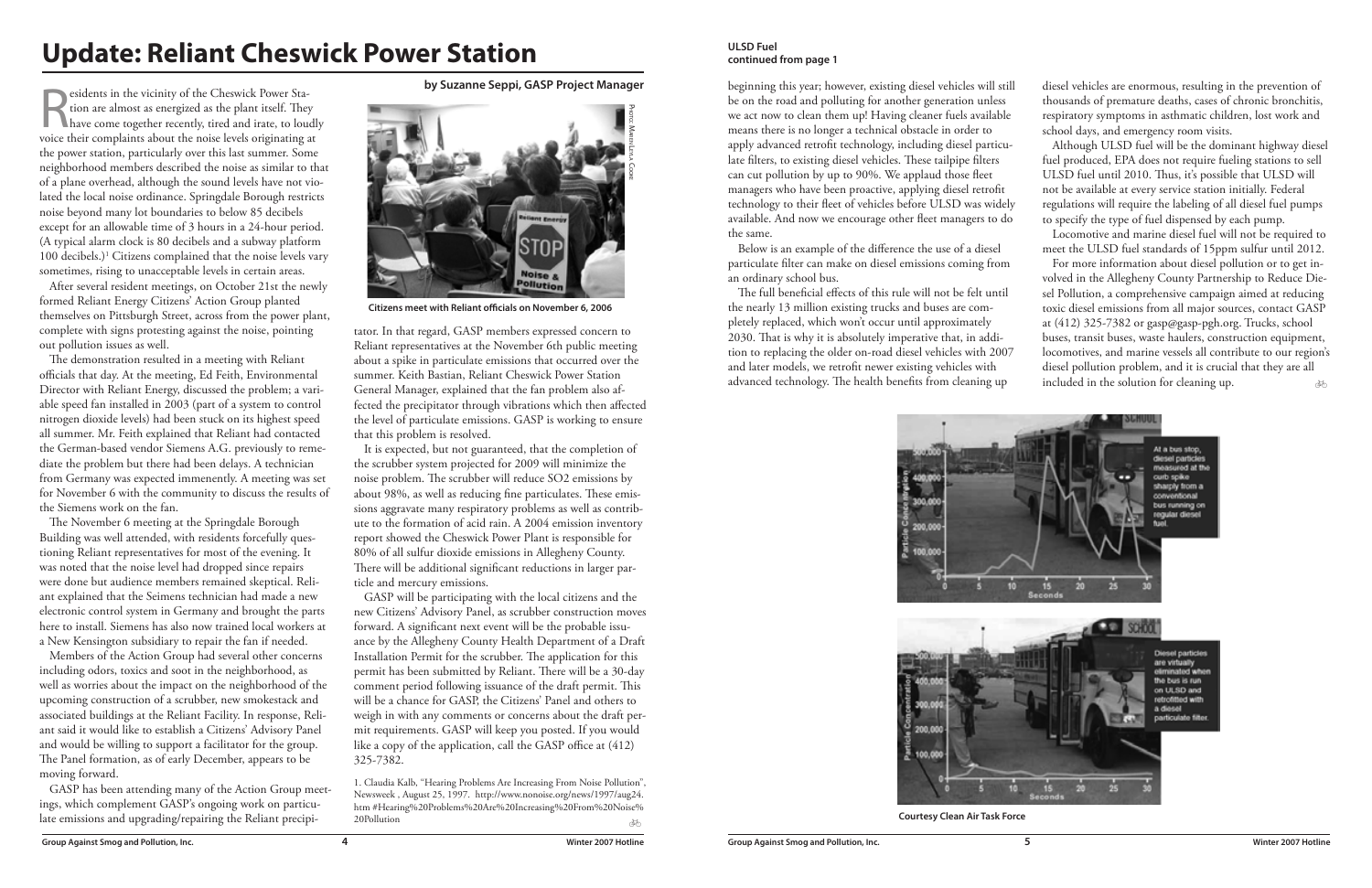During 2007, GASP will continue to spearhead efforts to reduce diesel pollution in Allegheny County, concentrating on cleaning up school buses, especially those serving students in the Pittsburgh Public School District, as well as focusing on the city's fleet of diesel vehicles. We will also continue to follow the development of the Liberty/Clairton region's State Implementation Plan, as well as that of the Greater Pittsburgh Beaver Valley area, by the Allegheny County Health Department (ACHD) and PA Department of Environmental Protection (DEP). We will maintain efforts to reduce fine particulate pollution from area power plants and coke-making facilities, and educate area schools and communities.

### **GASP Launches Comprehensive Diesel Campaign**

In May, GASP and Clean Water Action launched the Allegheny County Partnership to Reduce Diesel Pollution, a comprehensive campaign aimed at reducing toxic diesel emissions from all sources—school buses, transit buses, waste haulers, construction equipment, locomotives and marine vessels. Recent efforts have focused on cleaning up school buses in Allegheny County. Several school districts in the county have already taken steps to reduce diesel emissions and create healthy environments for school children, bus drivers, and the communities they travel through.

GASP continues to work with ACHD to develop an off-road idling regulation. We expect the final regulation to go out for public comment in early 2007. In addition, we'd like to see better enforcement of the already existing School Bus Idling Regulation and Heavy Duty Diesel Idling Regulation.

### **Legally speaking...**

GASP remained busy this past year appealing several air quality permits issued to proposed facilities by the DEP. These facilities included a proposed coke plant in Cambria County and a 525 MW waste coal-fired power plant in Greene County, as discussed on page 3.

In addition, GASP filed a motion for a Preliminary and Permanent Injunction in the Allegheny County Court of Common Pleas, in order to prevent the disbursement of Clean Air Fund monies for inappropriate use. GASP won a Preliminary Injunction that has not been appealed by the county.

### **We're Educating the Community, Teachers, and Students About Air Quality**

GASP conducted, in conjunction with the PA Resources Council, Conservation Consultants, and Steel City Biofuels, more than ten **teacher workshops** this past year. These workshops educated teachers about a variety of issues including the ozone standard, fine particulates standard, and diesel emissions. In addition, middle



school, high school, and college students made use of **GASP's hand-held particulate monitor and air quality training** in order to conduct investigations in their classrooms and on school grounds.

> Janis replaced GASP's long-time treasurer Michael Kaizar, who moved out of state this past summer. Janis has a Masters Degree in Taxation from Robert Morris University and is a Certified Public Accountant. Learn more about Janis in the Spotlight on a Board Member article on page 11.  $\qquad \circledast$

We also carried out **air quality demonstrations** in several communities in Allegheny County that showed elevated levels of fine particulates.

#### **Year in Review continued from page 1**

In May, GASP held our annual **Drive Cleaner, Drive**  Greener event. In its third year, the event once again showcased locally owned hybrid vehicles, as well as some other alternatives, including biodiesel and ethanol vehicles. Attendees were given the opportunity to take test drives, speak with hybrid vehicle owners, and gather materials from GASP's information booth.

This year's annual event, **GASP at the Gallery**, exposed participants to the Society for Contemporary Craft's *Nature/ Culture: Artists Respond To Their Environment* exhibit. It was a wonderful opportunity for attendees to view environmental problems through a different lens.

#### **And finally ...**

The Continuous Opacity Monitor (COM) regulation, which GASP initiated more than two and a half years ago, should become a reality soon, barring unexpected resistance from County Council or the Chief Executive. Up until now, opacity has been measured by individuals trained to visually assess the transmittance of light through smoke plumes. This method, known as smoke reading, has obvious limitations. The use of COMs enables accurate, around-the clock measurements of opacity; thus, regulators are able to ensure compliance with opacity regulations for 100% of a facility's operating time. Smoke reading will remain a useful measurement tool at facilities that do not have COMs installed and as a validation method. For this reason, GASP continues for a fifth year our community Smoke Readers Program. For more information on GASP's Smoke Readers Program, please contact GASP Program Manager Sue Seppi at sue@gasp-pgh.org.

Thank you to those who submitted comments in favor of supporting the new COMs Regulation. We are looking forward to the public health benefits that should result from the better enforcement of pollution laws that this regulation will make possible.

#### **Collaborations and Partnerships**

GASP continues to work with many other groups and individuals on a variety of issues affecting our region's environment and your health. These include:

- stopping the Mon-Fayette toll road
- supporting the PA Mercury rule
- supporting the PA Clean Vehicles Program
- saving Hays Hilltop from being mined and leveled

### **Fresh Faces at GASP**

GASP welcomed a new staff member and a new board member in 2006. Michael Parker joined GASP in April as our Policy and Outreach Coordinator and in-house legal counsel. Prior to coming to work for GASP, Michael worked as a Staff Attorney at the University of Pittsburgh Environmental Law Clinic.

We were also extremely fortunate to gain new board member Janis Johnson.





**Demonstration of a hand-held monitor at the launch of the Allegheny County Partnership to Reduce Diesel Pollution**

PHOTO: BRIDGET YUPCAVAGE



**Rachel Filippini uses GASP's hand-held particulate monitor near the Edgar Thomson Steel Works in Braddock**

PHOTO: MAREN LEYLA COOKE

**Greg Boulos of Steel City Biofuels demonstrates how to make biodiesel**

PHOTO: NEIL M. DONAHUE



**GASP's third annual Drive Cleaner, Drive Greener event featured hybrid cars owned by area residents**



**Smoke plumes at U.S. Steel's Clairton Coke Works**



**Mike Parker speaks at the March for Sustainability in October 2006**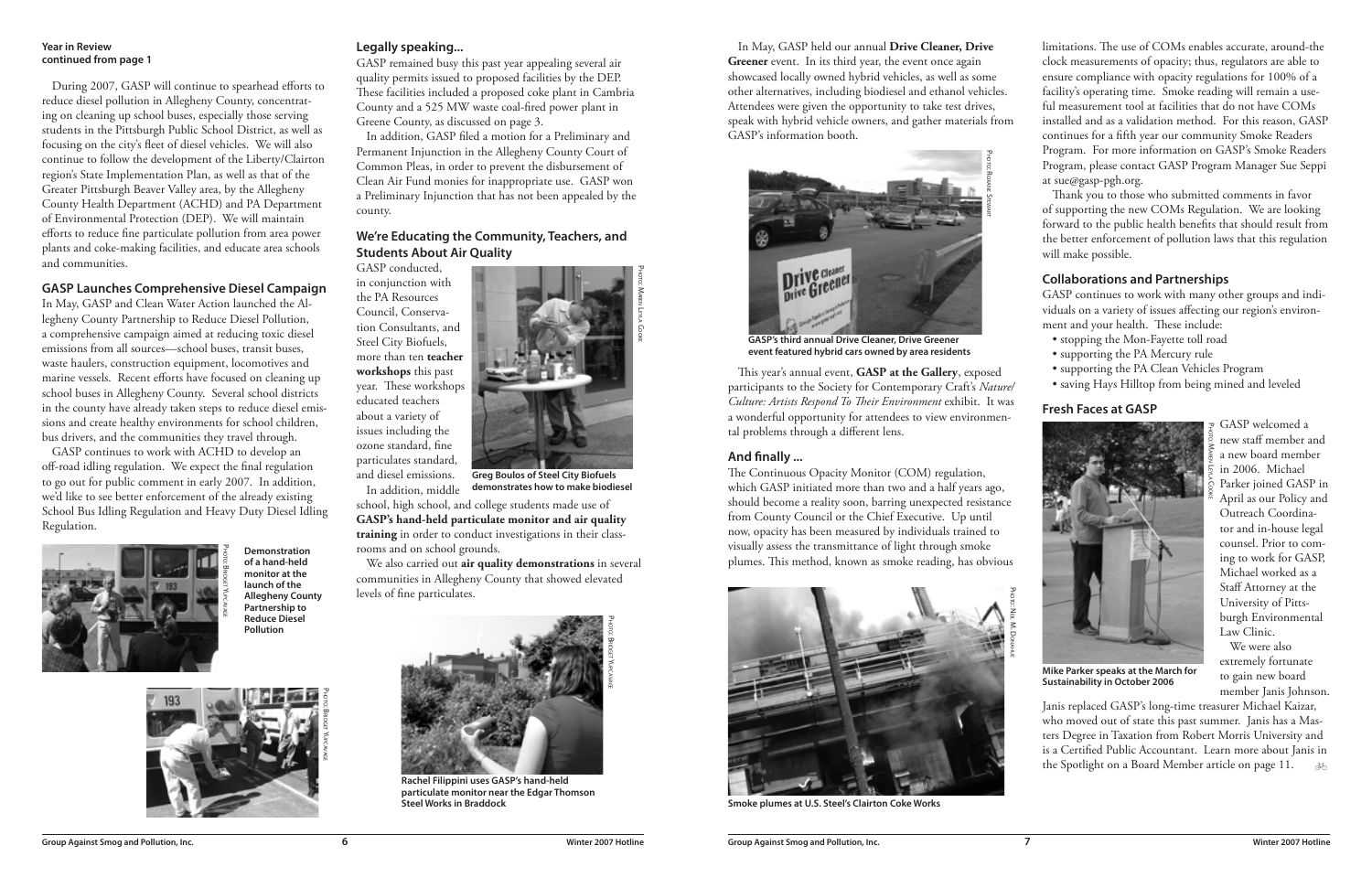ASP celebrated thirty-seven years of fighting for clean air and a healthy environment at our 2006 annual benefit, GASP at the Gallery, held at the Society for Contemporary Craft on November 4th. The event highlighted *Nature/Culture: Artists Respond To Their Environment*, an exhibit which compared works by contemporary artists who identify with culture and our urban society's byproducts with artists who respond to nature and the natural environment. In particular, we focused on artist Kim Abeles's Presidential Commemorative Smog Plates. Ms. Abeles explains that the smog plates *"are portraits of U.S. Presidents from McKinley to [George H. W.] Bush created from particulate matter in the polluted air. The cut stencils on dinner plates were placed on my rooftop for varying lengths of time depending on the president's environmental record. Upon removal of the stencil, the Presidents' visages in smog are revealed, accompanied by their historical quotes about the environment and business."*

#### **by Jonathan Nadle, GASP President**

## **GASP at the Gallery: Fine Art, Food, Folks, and Fun**

ASP would like to thank one of Pittsburgh's best Middle Eastern & Mediterranean restaurants, Khalil's II, for organizing October's bicycle fundraiser. Each Tuesday throughout the month of October, anyone who rode their bik II, for organizing October's bicycle fundraiser. Each Tuesday throughout the month of October, anyone who rode their bike to the North Oakland restaurant received a hearty vegetarian meal at a discounted price. A portion of the proceeds was donated to GASP. Bicyclists enjoyed hummos, fatoush salad, falafel with tahini sauce, grape leaves, freshly made pita and more. While we can't get you the same great deal, you can go there anytime and get the same great food! Khalil's is located at 4757 Baum Blvd. More information can be found at www.khalils.com or by calling 412-683-4757.



GASP thanks the many individuals, organizations, and businesses who supported our 2006 benefit event. We sincerely appreciate the commitment you've made to a cleaner, healthier environment for southwestern Pennsylvania. We would like to especially thank our key sponsors, Respironics and Harris Grill, for their generous support!

> Dirty Hairy's Dog E House Compan Frick Art & Histo Fran Harkins Harris Grill Jane Haskell Heinz History Ce Just Ducky Tours Laurel Caverns Lincoln Caverns Littlearth Ma Provence Mariani's Pleasure Mattress Factory Mellon Vineyard Lori & Jonathan N Phipps Conservatory Pittsburgh Irish & Pittsburgh Opera Pittsburgh Zoo & Qdoba Riverquest Schoolhouse Yoga South Park Theater Beth Toor Wilderness Voyageurs YOGA H'OM Bridget Yupcavage

### **Silent Auction Donors**

Andy Warhol Museum Ben & Jerry's Bravo Design Breathe Yoga Carnegie Science Center Center for Creative Play Roger Chilton The Climbing Wall Conservation Consultants, Inc. Dance Alloy Theater

### **Thank You Khalil's!**

Thank you to all who joined us for GASP at the Gallery. Your support is appreciated and is essential to GASP's continued success in protecting the environment and cleaning up our region's air. ക്ക

## **Thank You!**

| Grooming                  | <b>Food and Beverage Donors</b> |  |
|---------------------------|---------------------------------|--|
| y                         | Allegro Hearth Bakery           |  |
| rical Center              | Maren Leyla Cooke               |  |
|                           | East End Food Co-op             |  |
|                           | Marla Ferrency                  |  |
|                           | Rachel Filippini                |  |
| nter                      | Frankferd Farms                 |  |
|                           | Giant Eagle                     |  |
|                           | Harris Grill                    |  |
|                           | Janis Johnson                   |  |
|                           | Khalil's II                     |  |
|                           | Kretschmann Farms               |  |
| Bar                       | Lori & Jonathan Nadle           |  |
|                           | Michael Parker                  |  |
|                           | Qdoba                           |  |
| Vadle                     | Sue Seppi                       |  |
| ory and Botanical Gardens | Starbucks                       |  |
| Classical Theatre         | <b>Beth Toor</b>                |  |
|                           | Whole Foods                     |  |
| PPG Aquarium              | Bridget Yupcavage               |  |
|                           |                                 |  |

#### **Event Sponsors**







**Presidential Commemorative Smog Plates on exhibit at the Society for Contemporary Craft**

**Presidential Commemorative** 

**Smog Plates**



**Guests enjoy food and fellowship at the GASP event**



PHOTO: MAREN LEYLA COOKE *marking a lifestyle and transportation mode, which currently causes 70% of our air pollution. Also appropri-*

She goes on to say that, *"McKinley became the appropriate starting point because his presidency occurred when two automotive factories were running full production in Detroit, thus* 

> *ate for the format of commemorative plates, McKinley was the first president to be packaged and sold to the American public."* All seventeen smog plates, as well as additional information about the artist and her other works of art can be viewed at www.kimabeles.com.

In addition to learning about the fascinating works of art featured in the Nature/Culture exhibit, attendees were treated to live music provided by Jack Knight and the 3KR Band and feasted on a tasty assortment of hors d'oeuvres and desserts donated by local restaurants, farms, bakeries, and individuals. Event guests also bid on a variety of donated silent auction items, with the proceeds benefiting GASP. See next page for a full listing of all the donors who helped make this event possible.



**Rachel Filippini speaks to the crowd at the 2006 annual benefit for GASP**



**Jack Knight and the 3KR Band perform live during GASP at the Gallery**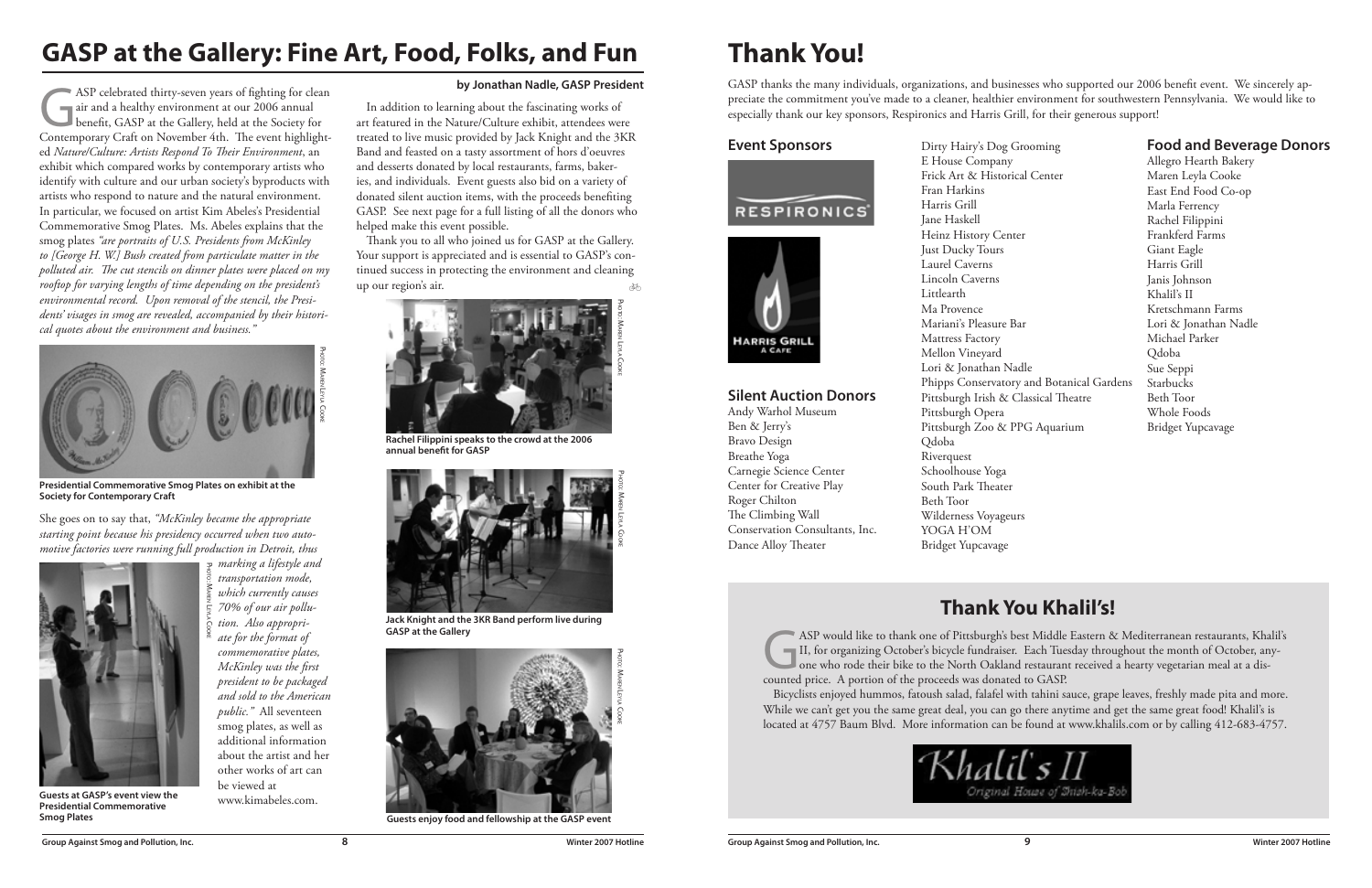We welcome Janis Johnson as GASP's newest<br>board member. Although she's only been we<br>GASP for several months, she's already mad board member. Although she's only been with GASP for several months, she's already made a positive impact. Janis is serving as our new Treasurer, and she and her husband Jonas helped out greatly at GASP's 37th Annual Event in November.

Outside of her professional talents, Janis and her husband enjoy participating in all types of outdoor activities, in particular biking, cross country skiing and kayaking. The Johnsons have three grown sons, all married, and three grandsons, whom they enjoy visiting during weekends.  $\overline{\mathcal{A}}$ 

Janis joined GASP because she was interested in getting involved with an environmental advocacy group. When she learned that GASP was looking for a Treasurer, she thought she just might be "a good fit." Happily, her hunch was right. As a CPA who specializes in public accounting taxes, she ably assists the staff with important financial record-keeping and tax preparation. She also serves on the Capacity/Membership Committee.

In addition to volunteering with GASP, Janis belongs to League of Women Voters, the American Association of University Women, and is a Pittsburgh Center for the Arts Ambassador. She earned her BA at the College of Wooster and her MS in Taxation from Robert Morris University.

**The application the company submitted is not** environmentally sound." Such were the judgment and words of Mike Terretti, Director of District Mining Operations for the PA DEP, on December 21, 2006 in denying the surface mining permit application of the Pittsburgh Development Group (PDG) submitted in June, 2003.

## **Spotlight on a Board Member**

|                                                                                                                                                                                                                                                                                                                                           | <b>Join GASP Today!</b>                                                                                                                                                                    |                                                                                                                                                                                                                 |
|-------------------------------------------------------------------------------------------------------------------------------------------------------------------------------------------------------------------------------------------------------------------------------------------------------------------------------------------|--------------------------------------------------------------------------------------------------------------------------------------------------------------------------------------------|-----------------------------------------------------------------------------------------------------------------------------------------------------------------------------------------------------------------|
| $\blacksquare$ \$60                                                                                                                                                                                                                                                                                                                       | \$35 Grassroots Supporters<br>(\$15 low income/student rate)<br><b>Grassroots Contributors</b><br><b>S100 Grassroots Patrons</b><br>S250 Clean Air Defenders<br>\$500 Clean Air Protectors | Call GASP at (412) 325-<br>7382 to learn about<br>automatic monthly<br>giving, deducted<br>directly from your<br>checking account or<br>charged to your credit<br>card. An easy, hassle-<br>free way to support |
| $\Box$ \$ ___ Other                                                                                                                                                                                                                                                                                                                       |                                                                                                                                                                                            | GASP all year round!                                                                                                                                                                                            |
| Name ____________<br>Address _________                                                                                                                                                                                                                                                                                                    |                                                                                                                                                                                            |                                                                                                                                                                                                                 |
|                                                                                                                                                                                                                                                                                                                                           |                                                                                                                                                                                            |                                                                                                                                                                                                                 |
| Phone ______________________<br>F-mail                                                                                                                                                                                                                                                                                                    |                                                                                                                                                                                            |                                                                                                                                                                                                                 |
| I would like to receive a 100% recycled tote bag for my<br>donation of \$60 or more.                                                                                                                                                                                                                                                      |                                                                                                                                                                                            |                                                                                                                                                                                                                 |
|                                                                                                                                                                                                                                                                                                                                           | □ Check □ Visa □ Mastercard □ American Express                                                                                                                                             |                                                                                                                                                                                                                 |
|                                                                                                                                                                                                                                                                                                                                           |                                                                                                                                                                                            |                                                                                                                                                                                                                 |
|                                                                                                                                                                                                                                                                                                                                           |                                                                                                                                                                                            | Amount \$                                                                                                                                                                                                       |
| Signature                                                                                                                                                                                                                                                                                                                                 |                                                                                                                                                                                            |                                                                                                                                                                                                                 |
| All contributions are tax-deductible to the extent allowed by law. Group<br>Against Smog and Pollution, Inc. is a 501(c)(3) nonprofit organization. The<br>official registration and financial information of GASP may be obtained from<br>the Department of State by calling 1-800-732-0999. Registration does not<br>imply endorsement. |                                                                                                                                                                                            |                                                                                                                                                                                                                 |

In denying the permit to surface mine Hays Woods, the DEP saw the red flags. Stay tuned to this issue as PDG may appeal the DEP decision.  $\bar{\phi}$ 

Governor Rendell, in an effort to avoid ending the<br>proposed Mon/Fayette toll road (which GASP an<br>most other environmental groups feel *should* be e<br>ed) has issued a request for proposals to anyone intereste proposed Mon/Fayette toll road (which GASP and most other environmental groups feel *should* be ended), has issued a request for proposals to anyone interested in either leasing or purchasing the Pennsylvania Turnpike. Forty-eight companies responded.

Deficiencies cited by the DEP include: inadequate demonstration of the stability of proposed valley fills, inconsistent maps, inadequate justification for adverse impacts on the ecology of waterways, and failure to submit a post-development stormwater management plan.

> In the meantime, realizing that there isn't enough money to build the remaining portions of the Mon/Fayette, Mr. Brimmeier, the Turnpike's executive director, has stated that there will be no more property acquisitions until there is enough money to complete the tollroad. Please continue to put pressure on your legislators to end the tollroad and consider other alternatives. ðħ

At risk for blasting and mountaintop mining were 453 acres of a total permit area of 613 acres lying three miles southeast of downtown Pittsburgh. A wooded highlands rising above three miles of the Monongahela River southern shoreline, the site has been called Pittsburgh Palisades Park, Hays Woods, and an oasis within the city.

Members of GASP have joined together with the Sierra Club, PennFuture, the Mountain Watershed Association, the Baldwin Citizens Alliance, Ground Zero Action Network, Clean Water Action, the artistic and academic communities of Pittsburgh, and local residents in testifying at public hearings, in writing public comments to numerous

### **by Fran Harkins, GASP Board Member**

### **Hays Woods Update: Kudos to the DEP**

agencies, in speaking out at public meetings and helping to host them. Paramount concerns included blasting damage to homes, noise, traffic congestion from coal trucks, exacerbated flooding in the already flood-prone area of Hays, dust pollution and its health impacts, and loss of animals and their habitat.

Additionally, the massive September landslide at the Wal-Mart site in Kilbuck Township provides eerie parallels and perhaps a timely warning in assessing the Hays Woods site. Just as the Kilbuck site lay high above and adjacent to a highway, Rt. 65, and the Norfolk Southern Railway's mainline track, so too the proposed Pittsburgh Palisades Park towers hundreds of feet directly above heavily used Rt. 837, two railroad tracks, and a new bike trail.

In November 2006, Representative Thomas Petrone called for legislative committee hearings on the Kilbuck debacle: "We need to know if red flags were missed.... We need to know the roles government may have played in creating the problem and what roles it can play in solving them.... We don't want to see another Kilbuck somewhere else."

#### **by Marilyn Skolnick, GASP Board Member**

### **Mon/Fayette Toll Road: Is The End Near?**

This is not a new concept. Other states such as Illinois, Indiana, and Virginia have already done this as a way of raising additional funds. The Macquarie Infrastructure Group has been a leader in making these sorts of investments. The success of the firm has encouraged many other firms to enter the field, such as Goldman Sachs and the Carlyle Group, both of whom have responded to the Governor's call.

There have been many articles written as a result of these private purchases of public property. Individuals have been raising many questions about the propriety of selling or leasing infrastructure paid for with public money.

### **Sign Up For Free E-mail Air Pollution Alerts**

The Southwest Pennsylvania Air Quality Partnership forecasts "Air Quality Action Days"—days when the air is expected to be unhealthy to breathe. Receive **FREE real-time air pollution alerts** throughout the year via e-mail. It's fast. It's free. It's easy. It's the best way to learn about the air quality in your area. To find out more about the Air Quality Partnership and sign up for e-mail alerts, go to **www.aqpartners.org.**

PHOTO: EMILY LISOWSKI